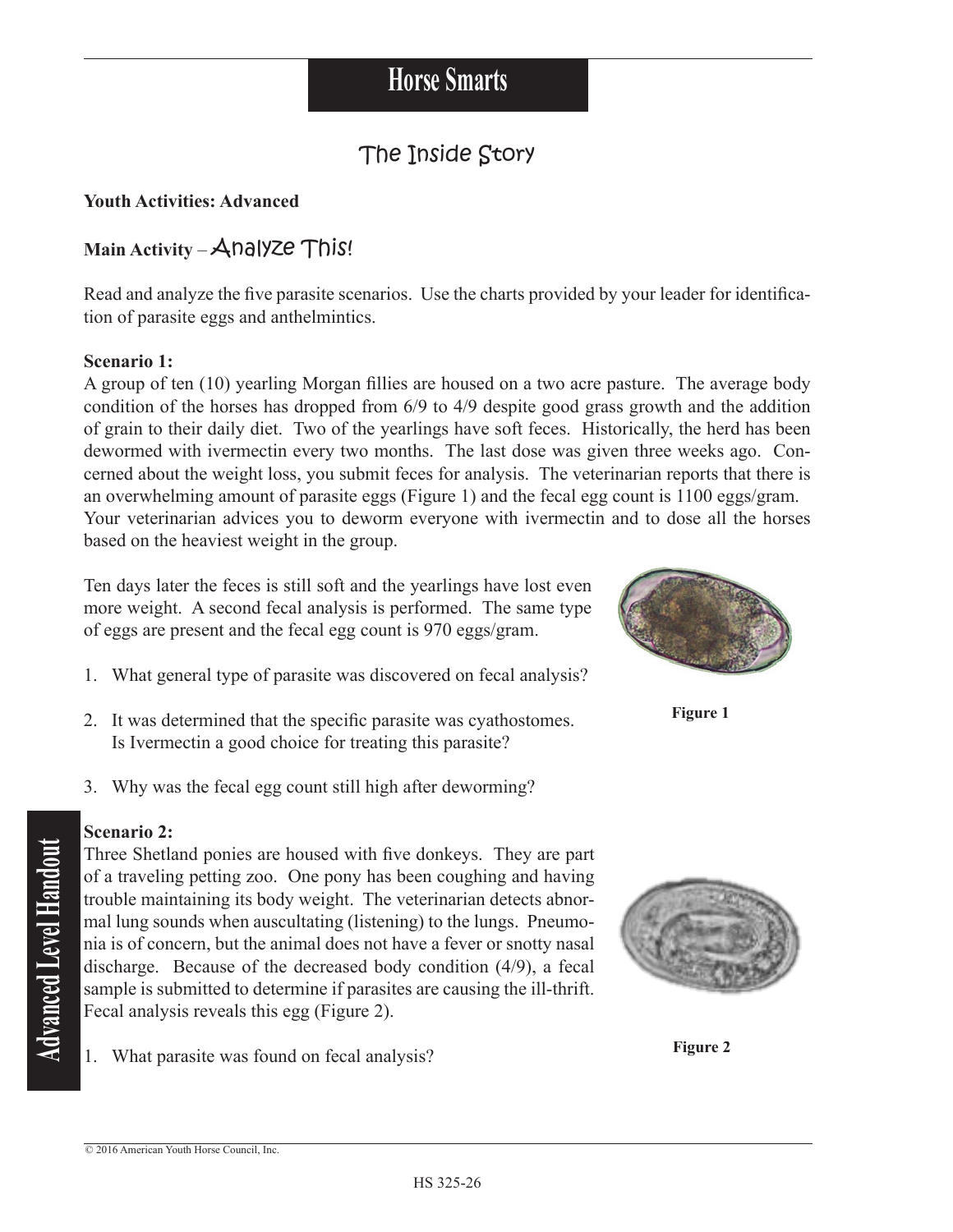# **Horse Smarts**

- 2. How could this parasite be causing the coughing?
- 3. How could this problem be prevented?

#### **Scenario 3:**

A 32 year old Clydesdale gelding colics (has abdominal pain) and has surgery. During surgery, when the cecum is opened, parasites are found in the fecal ingesta (Figure 3). Because of the parasites found during surgery, fecal analysis is performed on the five other horses on the farm. These two eggs are found (Figures 4 & 5). Fecal egg count is 400 eggs/gram. The entire herd was treated with Praziquantel. One month later you notice that one of the horses has alopecia on the rump and broken hairs on the tail (Figure 6).

- 1. What parasites were discovered on the fecal analysis?
- 2. Why would this horse be scratching its hind end?
- 3. Why didn't the deworming work?



**Scenario 4:** 

Ten Arabian horses are examined as part of their yearly physical exam routine. The horses are bright, alert, and have a shiny coat. Their body condition scores range from  $6/9 - 7/9$ . Fecal analysis is performed and demonstrated a few eggs (Figure 7), with an overall fecal egg count of 75 eggs/gram.

- 1. What general type of parasite egg was discovered on fecal analysis?
- 2. It was determined that the specific parasite was large strongyles. What recommendation would you make to the owner regarding deworming the horses?